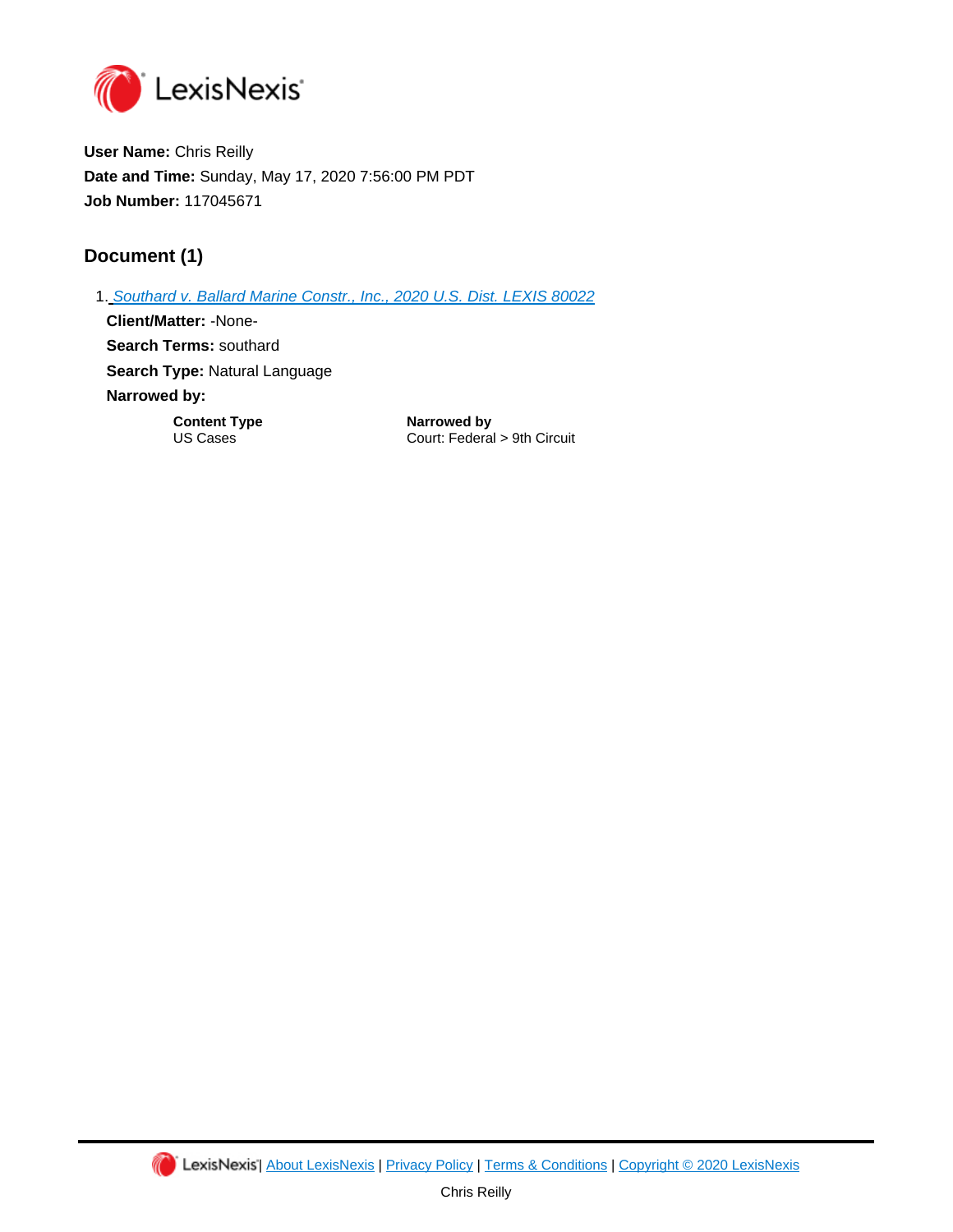# **[Southard v. Ballard Marine Constr., Inc.](https://advance.lexis.com/api/document?collection=cases&id=urn:contentItem:5YV9-NX91-JNY7-X1BH-00000-00&context=)**

United States District Court for the Western District of Washington May 6, 2020, Decided; May 6, 2020, Filed CASE NO. C19-5971 BHS

**Reporter**

2020 U.S. Dist. LEXIS 80022 \*

NICHOLAS J. SOUTHARD, Plaintiff, v. BALLARD MARINE CONSTRUCTION, INC. and BALLARD MARINE CONSTRUCTION, LLC, Defendants.

# **Core Terms**

vessel, tunneling, Jones Act, dive, maritime, marine, navigation, declares, admiralty jurisdiction, argues, motion to dismiss, allegations, projects, invoke, ship, subject matter jurisdiction, essential duties, performing, boats, tug's, sea, navigable waters, summary judgment, leave to amend, underwater, admiralty, courts, merits, barge, spent

**Counsel: [\*1]** For Nicholas J Southard, Plaintiff: Nicholas J Neidzwski, LEAD ATTORNEY, Douglas Ralph Williams, ANDERSON CAREY WILLIAMS & NEIDZWSKI, BELLINGHAM, WA.

For Ballard Marine Construction Inc, Ballard Marine Construction LLC, Defendants: William Lawrence Black, III, LEAD ATTORNEY, Chris P Reilly, NICOLL BLACK & FEIG PLLC, SEATTLE, WA.

**Judges:** BENJAMIN H. SETTLE, United States District Judge.

**Opinion by:** BENJAMIN H. SETTLE

# **Opinion**

ORDER GRANTING DEFENDANTS' MOTION TO **DISMISS** 

This matter comes before the Court on Defendants Ballard Marine Construction, Inc. and Ballard Marine Construction, LLC's ("Ballard") motion to dismiss for lack of subject matter jurisdiction. Dkt. 13.<sup>1</sup> The Court has considered the pleadings filed in support of and in opposition to the motion and the remainder of the file and hereby grants the motion for the reasons stated herein.

## **I. PROCEDURAL HISTORY AND FACTUAL BACKGROUND**

Plaintiff Nicholas J. Southard ("Southard") brings claims against Ballard under admiralty and maritime law as modified by the *[Jones Act, 46 U.S.C. § 30104](https://advance.lexis.com/api/document?collection=statutes-legislation&id=urn:contentItem:8SDD-0M72-D6RV-H3FV-00000-00&context=)*. Dkt. 1, ¶ 2. He alleges that the Court has jurisdiction under  $46$ [U.S.C. § 30104, the Jones Act](https://advance.lexis.com/api/document?collection=statutes-legislation&id=urn:contentItem:8SDD-0M72-D6RV-H3FV-00000-00&context=), and [28 U.S.C. § 1333](https://advance.lexis.com/api/document?collection=statutes-legislation&id=urn:contentItem:8SG9-5HW2-D6RV-H0G5-00000-00&context=), admiralty jurisdiction. Id.

Southard alleges that during all times relevant to this lawsuit, Ballard employed him **[\*2]** as a commercial diver and Jones Act seaman. Id. ¶ 6. Between January 6, 2017 and February 11, 2017, Southard alleges Ballard assigned him to a "multi-week saturation dive" on a tunneling project beneath the Suez Canal in Egypt. Id.  $\P$  7. During this period, Southard had to breathe "varying combinations of oxygen, helium, and nitrogen,

<sup>1</sup> Ballard explains in its motion that while Ballard Marine Construction, Inc. employed Southard and contracted the project at issue and Ballard Marine Construction, LLC neither employed Southard nor was involved in the project at any relevant time, for the purposes of the instant motion the distinction between the entities is not relevant and the entities may be referred to collectively. Dkt. 13 n.1.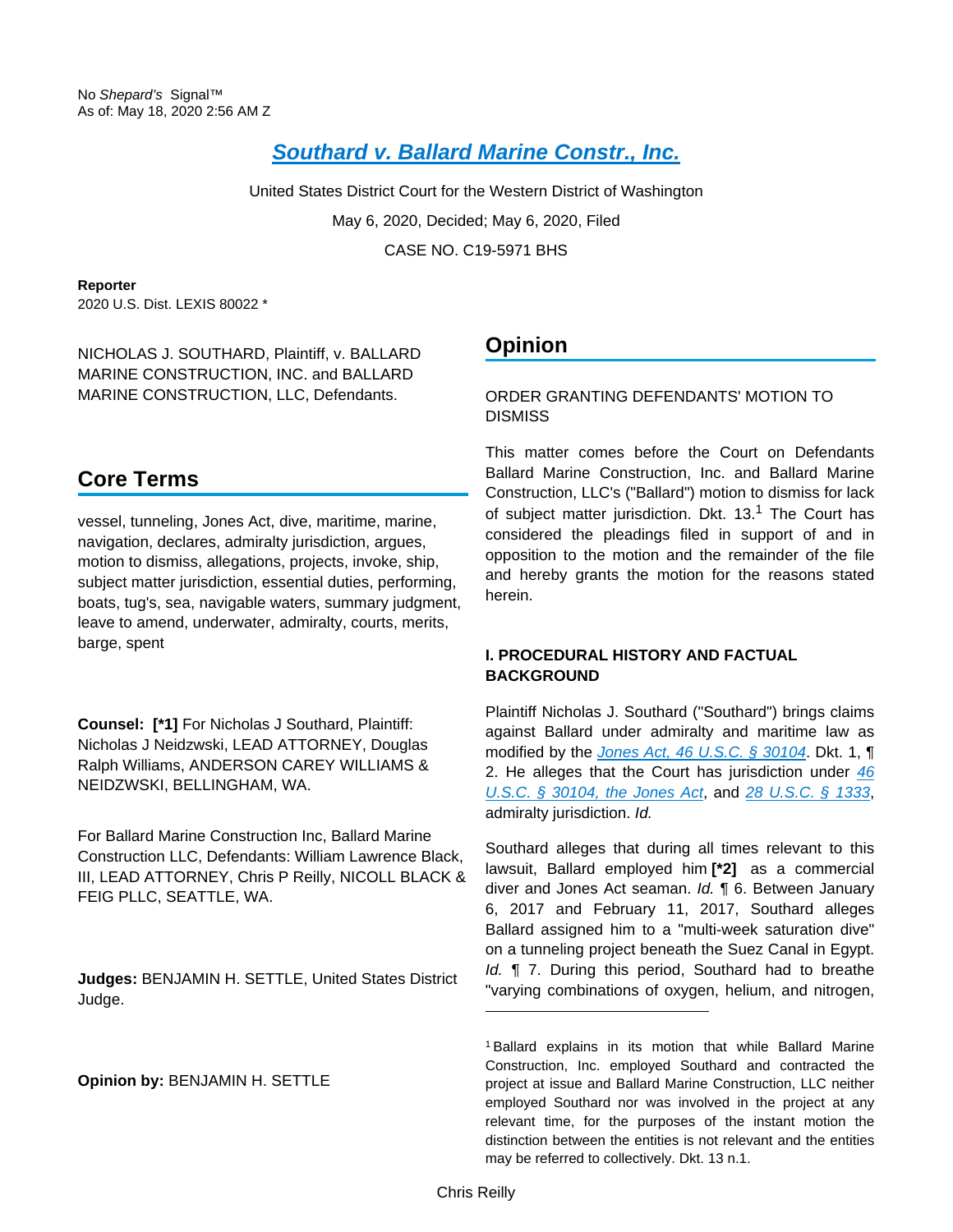due to the depth and pressure of operations ranging from five bars to an excess of seven bars." Id. Ballard's Hyperbaric Senior Project Manager, Justin Costello ("Costello"), declares that the while working on the tunneling project, Southard was in a saturation environment for thirty-five days. Dkt. 14, ¶ 8.

The tunneling project at issue involved construction of two highway roads under the Suez Canal to connect Egypt and the Sinai Peninsula. Dkt. 14, ¶ 6. Costello declares that Southard volunteered for the project and that that the project employed Southard as a "Compressed Air Worker" in a pressurized, but dry and terrestrial environment and thus did not involve diving as the term is commonly understood. Id. ¶¶ 6-7. In a hyperbaric tunnel support project like the one beneath the Suez Canal, "[w]orkers often use a saturation technique and a hyperbaric **[\*3]** chamber to work in the pressure environment," so commercial divers often do this work due to their familiarity with the environment, and many of Ballard's employees are trained commercial divers. Dkt. 14, ¶¶ 3, 4. The Compressed Air Workers "perform cleaning and maintenance of the cutterhead of the tunnel boring machine." Id. ¶ 4.

Costello declares that Ballard is a marine infrastructure and utility contractor which performs marine construction projects and specializes "in a broad range of sectors, including hyperbaric tunnel support, hydroelectric, water utility, nuclear, industrial, port & waterfront development, diving services" and "marine casualty response & salvage." Dkt. 14, ¶ 3. Ballard has worked on tunnel support projects similar to the one at issue for the Seattle Metro Northlink Light Rail Line, the Mexico City Metro, the Toronto Subway extension, and the New York Subway extension. Id. 15.

Southard declares that Ballard hired him as a commercial diver in October of 2008. Dkt. 17, ¶ 4. Southard declares that he then worked for Ballard until he left the tunnel project at issue in February 2017, interrupted only by service in Iraq with the National Guard from September 2009 **[\*4]** through Spring 2011. Id. He explains that he worked in "most facets of [Ballard's] wide-ranging work, servicing vessels and performing marine construction work," and "repaired underwater pipelines, salvaged sunken vessels, dredged channels, pile-drived pylons into the seabed, performed open water environmental clean ups, and inspected hulls of cargo ships while afloat." Id. ¶ 5. He declares that when he did marine construction work, he would be classified as a "Diver, Tender, Dive Supervisor, Pile Buck, or Pile Buck Foreman," and when

he worked on tunneling projects, he would be classified as a "Compressed Air Worker." Id. ¶¶ 8-9. He declares that as a Compressed Air Worker, he "could make more money in a week than I would diving for a month. Thus, when a tunneling job became available, I would often take it because the money was so good."  $Id. \P$  9.

Southard lists nine "dive boats" which were "selfpropelled vessels in Ballard Marine Construction's fleet during [his] employment." *Id.* 16. He explains that some of the dive boats were "smaller vessels more akin to a skiff that we often used to move men and materials across the waterways as needed to support the project underway; sometimes **[\*5]** we would dive from them too." Id. Other larger dive boats "were large enough to support a three or four-person dive team . . . use[d] as our base of operations for some of the underwater projects." Id. Southard declares that "[i]n addition to [his] dive responsibilities on the larger Dive Boats, [he] would run all of the Dive Boats . . . among other things, operate and navigate the vessels, handle the lines, dock and moor, and perform vessel maintenance." Id.

Southard declares that over the course of his employment with Ballard, he "alternated between wetdiving underwater on marine construction projects and dry- diving on tunneling projects," sometimes within the same month, and "roughly 45% of [his] employment with [Ballard] was spent working in the service of vessels owned, operated and/or controlled by [Ballard] on navigable waters." Id. 10. Costello declares that while Southard was working in Egypt, Ballard did not own, operate, or charter any vessels there, Southard was not assigned to or under the call or command of a vessel, and the "closest access to navigable waters was from the tunnel entrance which was approximately two (2) miles from the waters of the Suez Canal." Dkt. **[\*6]** 14,  $\P 9.2$ 

<sup>2</sup>Ballard provides additional detail about Southard's work history in the Declaration of Melanie Culp, Ballard's Director of Risk Management, submitted in support of Ballard's reply. Dkt. 19. The declaration focuses on the fact that "[f]rom about February of 2015 until 2017, [Southard] never spent more than 30% of his time on commercial diving assignments." Id. ¶ 3. However, the Court does not consider this evidence because submission of arguments or evidence for the first time upon reply is improper as it unfairly deprives the non-movant of an opportunity to respond. See Provenz v. Miller, 102 F.3d 1478, [1483 \(9th Cir.1996\)](https://advance.lexis.com/api/document?collection=cases&id=urn:contentItem:3RTX-3SR0-006F-M3D9-00000-00&context=). The parties also dispute whether the Court may consider the fact that Southard received state workers' compensation benefits. The Court does not rely on this evidence to reach its decision and thus does not decide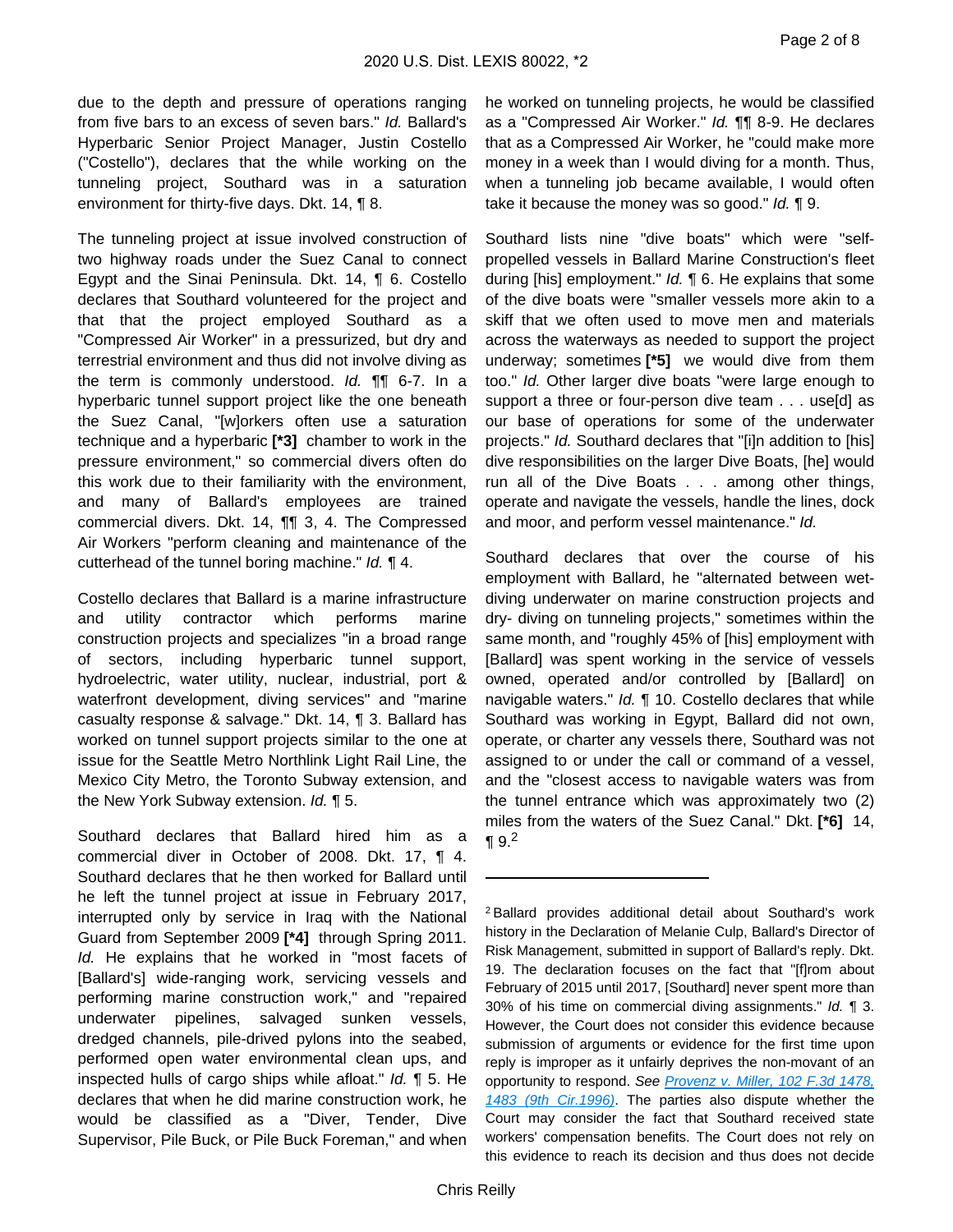On October 11, 2019, Southard filed suit against Ballard. Dkt. 1. Southard alleged jurisdiction "under the admiralty and maritime law as modified by the [Jones](https://advance.lexis.com/api/document?collection=statutes-legislation&id=urn:contentItem:8SDD-0M72-D6RV-H3FV-00000-00&context=)  [Act, 46 U.S.C. § 30104](https://advance.lexis.com/api/document?collection=statutes-legislation&id=urn:contentItem:8SDD-0M72-D6RV-H3FV-00000-00&context=)." Id. ¶ 2. Southard alleged a claim for negligence under the Jones Act resulting in decompression sickness and distal small fiber neuropathy and a claim for maintenance, cure, and unearned wages, specifying that Ballard failed to remove him from his work upon notice of injury and ensure he received prompt medical treatment, thereby incurring liability for his maintenance, wages, and medical care. Id. ¶¶ 8-19.

On January 16, 2020, Ballard moved to dismiss for lack of subject matter jurisdiction. Dkt. 13. On February 3, 2020, Southard responded. Dkt. 16. On February 7, 2020, Ballard replied. Dkt. 18.

### **II. DISCUSSION**

#### **A. Standard**

Federal courts are presumed to lack jurisdiction, and on a motion to dismiss pursuant to [Federal Rule of Civil](https://advance.lexis.com/api/document?collection=statutes-legislation&id=urn:contentItem:5GYC-1WP1-6N19-F0YW-00000-00&context=)  Procedure  $12(b)(1)$  the burden of proof is on the plaintiff to establish subject matter jurisdiction. **Stock West**, Inc. [v. Confederated Tribes, 873 F.2d 1221, 1225 \(9th Cir.](https://advance.lexis.com/api/document?collection=cases&id=urn:contentItem:3S4X-C9G0-003B-50NN-00000-00&context=)  [1989\)](https://advance.lexis.com/api/document?collection=cases&id=urn:contentItem:3S4X-C9G0-003B-50NN-00000-00&context=). Motions to dismiss brought under Rule  $12(b)(1)$ may challenge jurisdiction factually by "disputing the truth of the allegations that, by themselves, would otherwise invoke federal jurisdiction," or facially by "asserting that allegations **[\*7]** in the complaint are insufficient on their face to invoke federal jurisdiction." Safe Air for Everyone v. Meyer, 373 F.3d 1035, 1039 [\(9th Cir. 2004\)](https://advance.lexis.com/api/document?collection=cases&id=urn:contentItem:4CRY-X2W0-0038-X00C-00000-00&context=). For facial challenges, a plaintiff's allegations are assumed as true and the complaint is construed in his favor. Id.

In a factual attack under  $Rule 12(b)(1)$ , courts "need not presume the truthfulness of the plaintiffs' allegations." [White v. Lee, 227 F.3d 1214, 1242 \(9th Cir. 2000\)](https://advance.lexis.com/api/document?collection=cases&id=urn:contentItem:4195-1SP0-0038-X1NW-00000-00&context=). Instead, a factual attack under  $Rule 12(b)(1)$  allows district courts to look beyond "the face of the pleadings, [and] review any evidence, such as affidavits and testimony, to resolve factual disputes concerning the existence of jurisdiction." McCarthy v. United States, [850 F.2d 558, 560 \(9th Cir. 1988\)](https://advance.lexis.com/api/document?collection=cases&id=urn:contentItem:3S4X-0BG0-001B-K181-00000-00&context=). Motions to dismiss for lack of subject matter jurisdiction "may be made as a speaking motion attacking the existence of subject matter jurisdiction without converting the motion into a motion for summary judgment." Trentacosta v. Frontier Pac. Aircraft Indus., Inc., 813 F.2d 1553, 1558 (9th Cir. 1987) (citations and internal quotations omitted).

"However, when 'ruling on a jurisdictional motion involving factual issues which also go to the merits, the trial court should employ the standard applicable to a motion for summary judgment." Id. (quoting Augustine [v. United States, 704 F.2d 1074, 1077 \(9th Cir. 1983\)\)](https://advance.lexis.com/api/document?collection=cases&id=urn:contentItem:3S4X-0B10-003B-G09B-00000-00&context=). "Under this standard, 'the moving party should prevail only if the material jurisdictional facts are not in dispute and the moving party is entitled to prevail as a matter of law." Id. (quoting **[\*8]** [Augustine, 704 F.2d at 1077](https://advance.lexis.com/api/document?collection=cases&id=urn:contentItem:3S4X-0B10-003B-G09B-00000-00&context=)); see also [Leite v. Crane Co., 749 F.3d 1117, 1121 n.3 \(9th](https://advance.lexis.com/api/document?collection=cases&id=urn:contentItem:5C2D-DYT1-F04K-V0DX-00000-00&context=)  [Cir. 2014\)](https://advance.lexis.com/api/document?collection=cases&id=urn:contentItem:5C2D-DYT1-F04K-V0DX-00000-00&context=) (citations omitted) ("[A] court must leave the resolution of material factual disputes to the trier of fact when the issue of subject-matter jurisdiction is intertwined with an element of the merits of the plaintiff's claims."). Ballard presents a factual challenge to Southard's assertion that the Court has subject- matter jurisdiction. Dkt. 13 at 6.

As a threshold matter, the parties dispute the standard the Court should apply in reviewing Southard's claim to seaman status as the basis for subject matter jurisdiction. Southard argues that Ballard's motion turns on his employment connection to Ballard's vessels, which "is the heart of the seaman status inquiry, and, therefore, the merits of [Southard's] two seamen's causes of action asserted in the complaint." Dkt. 16 at 8. Ballard argues that the summary judgment standard should not apply because it has not challenged the merits of Southard's negligence claims. Dkt. 18 at  $2<sup>3</sup>$ Ballard notes that "[t]here appear to be few, if any, factual disputes between Southard's general characterization of his employment with Ballard and Ballard's more specific description of the relevant portions of Southard's employment" so "[i]f the **[\*9]**  Court employs the summary judgment standard . . . the result should be the same." Dkt. 18 at 2 n.1 (citing Dkt. 19 at 5-42).

Southard is correct that proving seaman status under the Jones Act is an element of recovery for negligence claims under the Jones Act and for maintenance and cure claims under maritime law. See Ninth Circuit

<sup>3</sup>Ballard argues that even if the Court finds subject-matter jurisdiction, it should be permitted to challenge Southard's seaman status in a later motion to dismiss for failure to state a claim. Dkt. 13 at 13 n.8.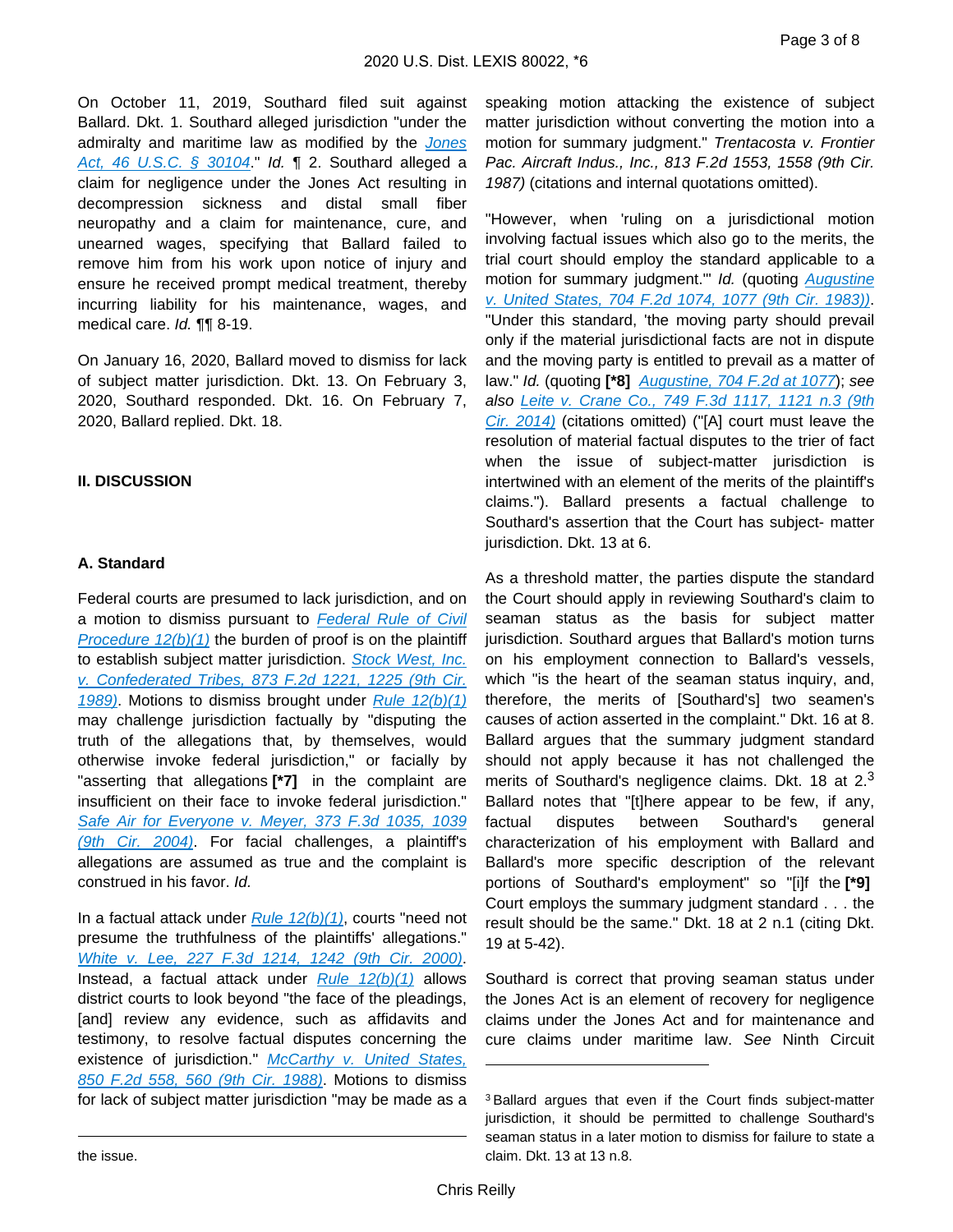Manual of Model Civil Jury Instructions, 7.1, 7.2, 7.11. Thus, Southard is correct that the jurisdictional issue of seaman status also goes to the merits, and though he retains the burden of proof, Stock West, 873 F.2d at [1225](https://advance.lexis.com/api/document?collection=cases&id=urn:contentItem:3S4X-C9G0-003B-50NN-00000-00&context=), Ballard should prevail only if "the material jurisdictional facts are not in dispute" and it is "entitled to prevail as a matter of law," Trentacosta., 813 F.2d at 1558.

#### **B. Federal Question Jurisdiction**

Southard's complaint alleges that the Court has jurisdiction pursuant to the *Jones Act*, 46 U.S.C.  $\oint$ [30104](https://advance.lexis.com/api/document?collection=statutes-legislation&id=urn:contentItem:8SDD-0M72-D6RV-H3FV-00000-00&context=), and pursuant to admiralty jurisdiction, [28 U.S.C.](https://advance.lexis.com/api/document?collection=statutes-legislation&id=urn:contentItem:8SG9-5HW2-D6RV-H0G5-00000-00&context=)  [§ 1333](https://advance.lexis.com/api/document?collection=statutes-legislation&id=urn:contentItem:8SG9-5HW2-D6RV-H0G5-00000-00&context=). Dkt. 1, ¶¶ 2, 8-19. However, Southard argues that his complaint "conferred federal question jurisdiction by properly pleading a negligence cause of action under the Jones Act" and asks that he be granted leave to amend if the Court does not find subject-matter jurisdiction based on his Jones Act claim. Dkt. 16 at 2-3. Southard's response does not argue his claims **[\*10]** as pled meet the standard for admiralty and maritime jurisdiction. If the Court finds jurisdiction under the Jones Act, Ballard requests that it also decide admiralty and maritime jurisdiction, arguing that Southard may ask that the Court take supplemental jurisdiction over his maintenance and cure claim, which Ballard argues is impermissible. Dkt. 18 at 9-10.

The Jones Act provides a remedy for "any seaman" injured "in the course of his employment," 46 U.S.C. § 688, and allows a seaman so injured to bring a civil action at law with a jury trial,  $46$  U.S.C. § 30104. The issue of seaman status has been litigated extensively.

In [Chandris, Inc. v. Latsis, 515 U.S. 347, 350, 115 S. Ct.](https://advance.lexis.com/api/document?collection=cases&id=urn:contentItem:3S0D-H5P0-003B-R24V-00000-00&context=)  [2172, 132 L. Ed. 2d 314 \(1995\)](https://advance.lexis.com/api/document?collection=cases&id=urn:contentItem:3S0D-H5P0-003B-R24V-00000-00&context=) ("Chandris"), the Supreme Court explained that it had previously determined that under the Jones Act, "a seaman's job need not be limited to transportation-related functions that directly aid in the vessel's navigation," and turned to the question of "what relationship a worker must have to the vessel, regardless of the specific tasks the worker undertakes, in order to obtain seaman status." (citing [McDermott Int'l, Inc. v. Wilander, 498 U.S. 337, 355, 111](https://advance.lexis.com/api/document?collection=cases&id=urn:contentItem:3S65-KVX0-003B-R3FM-00000-00&context=)  [S. Ct. 807, 112 L. Ed. 2d 866 \(1991\)\)](https://advance.lexis.com/api/document?collection=cases&id=urn:contentItem:3S65-KVX0-003B-R3FM-00000-00&context=). Tracing the development of the legal distinction between seamen and land-based maritime workers, the Supreme Court concluded "[i]t is therefore well settled after decades of judicial interpretation **[\*11]** that the Jones Act inquiry is fundamentally status based: Land-based maritime workers do not become seamen because they happen

to be working on board a vessel when they are injured, and seamen do not lose Jones Act protection when the course of their service to a vessel takes them ashore." [Id. at 361](https://advance.lexis.com/api/document?collection=cases&id=urn:contentItem:3S0D-H5P0-003B-R24V-00000-00&context=).

The Supreme Court warned that "[i]n evaluating the employment-related connection of a maritime worker to a vessel in navigation, courts should not employ 'a 'snapshot' test for seaman status, inspecting only the situation as it exists at the instant of injury; a more enduring relationship is contemplated in the jurisprudence." [Id. at 363](https://advance.lexis.com/api/document?collection=cases&id=urn:contentItem:3S0D-H5P0-003B-R24V-00000-00&context=) (quoting Easley v. Southern Shipbuilding Corp., 965 F.2d 1, 5 (5th Cir. 1992)). "Thus, a worker may not oscillate back and forth between Jones Act coverage and other remedies depending on the activity in which the worker was engaged while injured." Id. (citing Reeves v. Mobile Dredging & Pumping Co., 26 F.3d 1247, 1256 (3rd Cir. 1994)). The Supreme Court explained this was consistent with the interests of employers and employees in being able to predict who will be covered by the Jones Act "before a particular workday begins." Id. "Generally, the Fifth Circuit seems to have identified an appropriate rule of thumb for the ordinary case: A worker who spends less than about 30 percent of his time in the service of a **[\*12]** vessel in navigation should not qualify as a seaman under the Jones Act." Id. at [371](https://advance.lexis.com/api/document?collection=cases&id=urn:contentItem:3S0D-H5P0-003B-R24V-00000-00&context=).

However, in considering how much of a plaintiff's course of employment to evaluate, the Supreme Court found no reason to consider exclusively "the overall course of a worker's service with a particular employer," explaining that seaman status may change with a worker's "basic assignment." *[Id. at 371-72](https://advance.lexis.com/api/document?collection=cases&id=urn:contentItem:3S0D-H5P0-003B-R24V-00000-00&context=)* (citations omitted).

For example, we can imagine situations in which someone who had worked for years in an employer's shoreside headquarters is then reassigned to a ship in a classic seaman's job that involves a regular and continuous, rather than intermittent, commitment of the worker's labor to the function of a vessel. Such a person should not be denied seaman status if injured shortly after the reassignment, just as someone actually transferred to a desk job in the company's office and injured in the hallway should not be entitled to claim seaman status on the basis of prior service at sea. If a maritime employee receives a new work assignment in which his essential duties are changed, he is entitled to have the assessment of the substantiality of his vessel-related work made on the basis of his activities in his new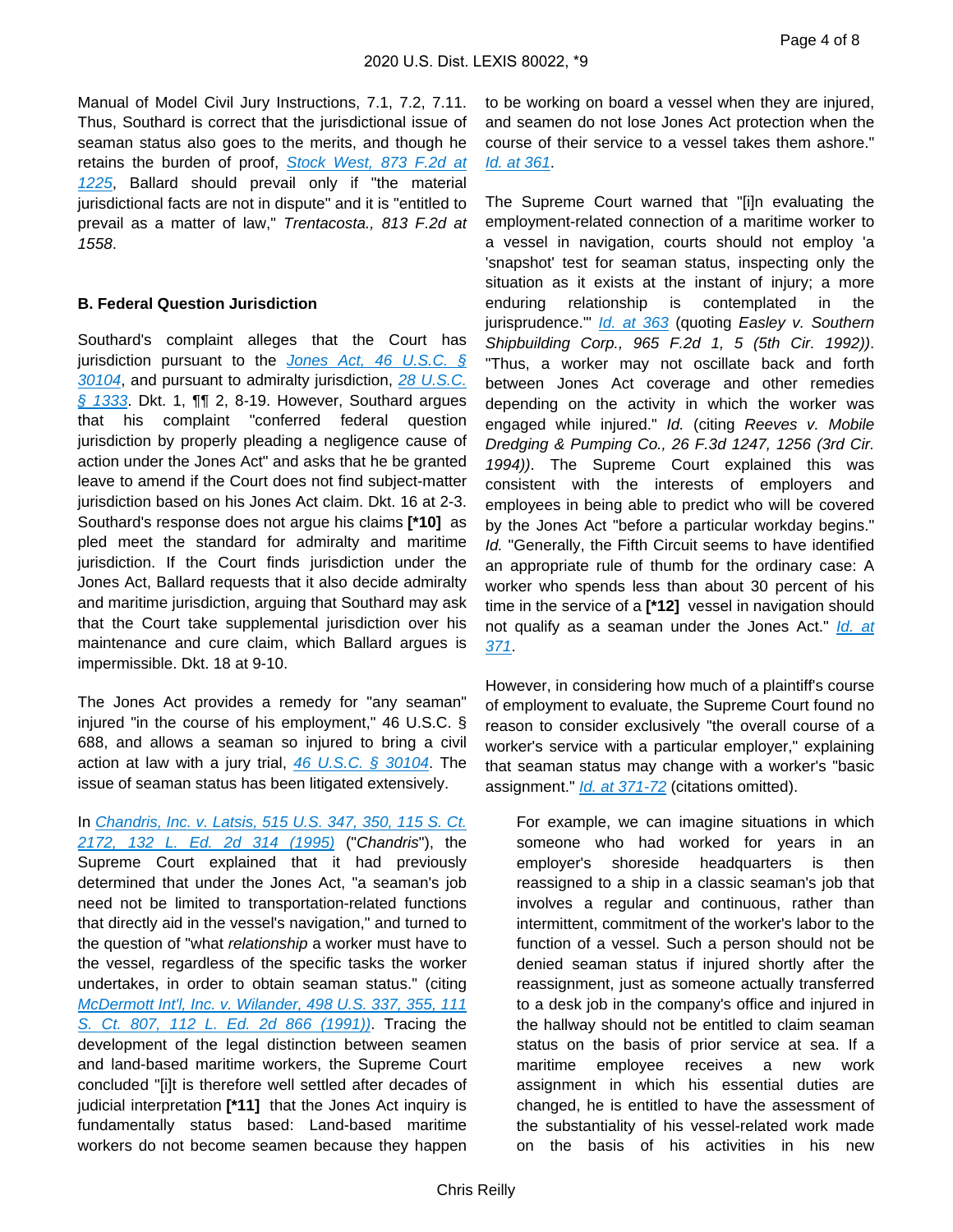#### position. **[\*13]**

[Id. at 372](https://advance.lexis.com/api/document?collection=cases&id=urn:contentItem:3S0D-H5P0-003B-R24V-00000-00&context=) (citing Joseph D. Cheavens, 64 Tulane L. Rev., 361, 389-90 (1989)).

Following *[Chandris](https://advance.lexis.com/api/document?collection=cases&id=urn:contentItem:3S0D-H5P0-003B-R24V-00000-00&context=)*, courts use its two-element test for seaman status. A plaintiff is a Jones Act seaman only if (1) his duties contribute to the function of the vessel or to the accomplishment of its mission, and (2) he has a connection to a vessel in navigation that is substantial both in duration and in nature. Cabral v. Healy Tibbits Builders, Inc., 128 F.3d 1289, 1292 (9th Cir. 1997) (citing [Chandris, 515 U.S. at 368](https://advance.lexis.com/api/document?collection=cases&id=urn:contentItem:3S0D-H5P0-003B-R24V-00000-00&context=)).

For the substantial connection requirement to serve its purpose, the inquiry into the nature of the employee's connection to the vessel must concentrate on whether the employee's duties take him to sea. This will give substance to the inquiry both as to the duration and nature of the employee's connection to the vessel and be helpful in distinguishing land- based from sea-based employees.

Harbor Tug & Barge Co. v. Papai, 520 U.S. 548, 555, [117 S. Ct. 1535, 137 L. Ed. 2d 800 \(1997\)](https://advance.lexis.com/api/document?collection=cases&id=urn:contentItem:3RV5-D4K0-003B-R4K2-00000-00&context=). The issue of seaman status under the Jones Act "is a mixed question of law and fact, and it often will be inappropriate to take the question from the jury." *[Id. at 554](https://advance.lexis.com/api/document?collection=cases&id=urn:contentItem:3RV5-D4K0-003B-R4K2-00000-00&context=)*.

In Harbor Tug & Barge, the Supreme Court considered a plaintiff who was injured in the course of a one-day job painting a docked tugboat. *[Id. at 559](https://advance.lexis.com/api/document?collection=cases&id=urn:contentItem:3RV5-D4K0-003B-R4K2-00000-00&context=)*. The plaintiff had been hired by the tug's owner on twelve instances over the two-and-a-half months before his injury **[\*14]** and had worked on the tug at issue on three or four occasions prior to his injury. Id. The plaintiff also testified that seventy percent of his work (for the tug's owner and other marina employers) over the two-and-ahalf years prior to his injury was deckhand work which involved "manning the lines on- and off-board vessels while they docked or undocked." *[Id. at 551, 559](https://advance.lexis.com/api/document?collection=cases&id=urn:contentItem:3RV5-D4K0-003B-R4K2-00000-00&context=)*. The first element of the test, that the plaintiff's work contributed to the function of these vessels, was not contested. [Id. at 554](https://advance.lexis.com/api/document?collection=cases&id=urn:contentItem:3RV5-D4K0-003B-R4K2-00000-00&context=).

The Supreme Court found that as none of the plaintiff's work aboard the tug where he was injured was of a seagoing nature, no reasonable inference supported a conclusion that his work with the tug's owner was seagoing, and "[i]n any event, these discrete engagements were separate from the one in question, which was the sort of 'transitory or sporadic' connection to a vessel or group of vessels that, as we explained in

Chandris, does not qualify one for seaman status." Id. at [560](https://advance.lexis.com/api/document?collection=cases&id=urn:contentItem:3RV5-D4K0-003B-R4K2-00000-00&context=) (citing [Chandris, 515 U.S. at 368](https://advance.lexis.com/api/document?collection=cases&id=urn:contentItem:3S0D-H5P0-003B-R24V-00000-00&context=)). Moreover, as the concept of a group of vessels required a degree of common control, there was no applicable group of vessels where the plaintiff referred to vessels owned and controlled by different entities. Id.

In Cabral, the Ninth **[\*15]** Circuit considered a plaintiff who was injured while working as the crane operator for a construction project at a ferry landing. Cabral, 128 F.3d at 1291. The crane was mounted on a floating barge. Id. The plaintiff was injured approximately six weeks into the job; prior to a ten-week hiatus leading up to the crane operator job, he had worked "on a variety of land and sea-based projects" for the employer over an eleven-month period. Id. The first element was not contested. As to the second element, the Ninth Circuit explained that Harbor Tug and Chandris "dictate that when we determine whether the nature of [the plaintiff's] connection to [the barge] is substantial, we should focus on whether [the plaintiff's] duties were primarily seabased activities." Id. at 1293. It concluded that "[a]ll of the evidence points to one conclusion, that [the plaintiff] was a land-based crane operator who happened to be assigned to a project which required him to work aboard [the barge]," so there was no evidence from which a reasonable jury could conclude the plaintiff had a substantial connection to the barge. Id.

In an unpublished disposition, James v. Wards Cove [Packing Co., Inc., 209 F. App'x 648, 649 \(9th Cir. 2006\)](https://advance.lexis.com/api/document?collection=cases&id=urn:contentItem:4MGW-BJ10-TVRV-K2NB-00000-00&context=), the Ninth Circuit reversed the district court's grant of summary judgment based on the **[\*16]** plaintiff's failure to establish a substantial connection to the employer's fleet of vessels in navigation. The Ninth Circuit explained that "[w]hen assessing a maritime worker's seaman status, the relevant time period in assessing 'the substantiality of his vessel-related work' is the period of time the worker spent in the position he occupied at the time of the accident." *[Id. at 650](https://advance.lexis.com/api/document?collection=cases&id=urn:contentItem:4MGW-BJ10-TVRV-K2NB-00000-00&context=)* (quoting [Chandris, 515 U.S. at 372](https://advance.lexis.com/api/document?collection=cases&id=urn:contentItem:3S0D-H5P0-003B-R24V-00000-00&context=)). "When a worker has worked for a particular employer over a number of years, but his 'essential duties' have changed during that time, the evaluation of his seaman status shall focus only on the current assignment." Id. (citing Chandris, 515 U.S. at [372](https://advance.lexis.com/api/document?collection=cases&id=urn:contentItem:3S0D-H5P0-003B-R24V-00000-00&context=)). Focusing on the plaintiff's essential duties and discounting his job title and pay, the Ninth Circuit found a question of fact as to whether the plaintiff's essential duties in the job at the time of injury, in Seattle on a vessel moored for the winter, were the same as in previous work with the employer in Alaska. Id. Further, the district court had erred in limiting its consideration of whether the plaintiff worked at sea to the Seattle work,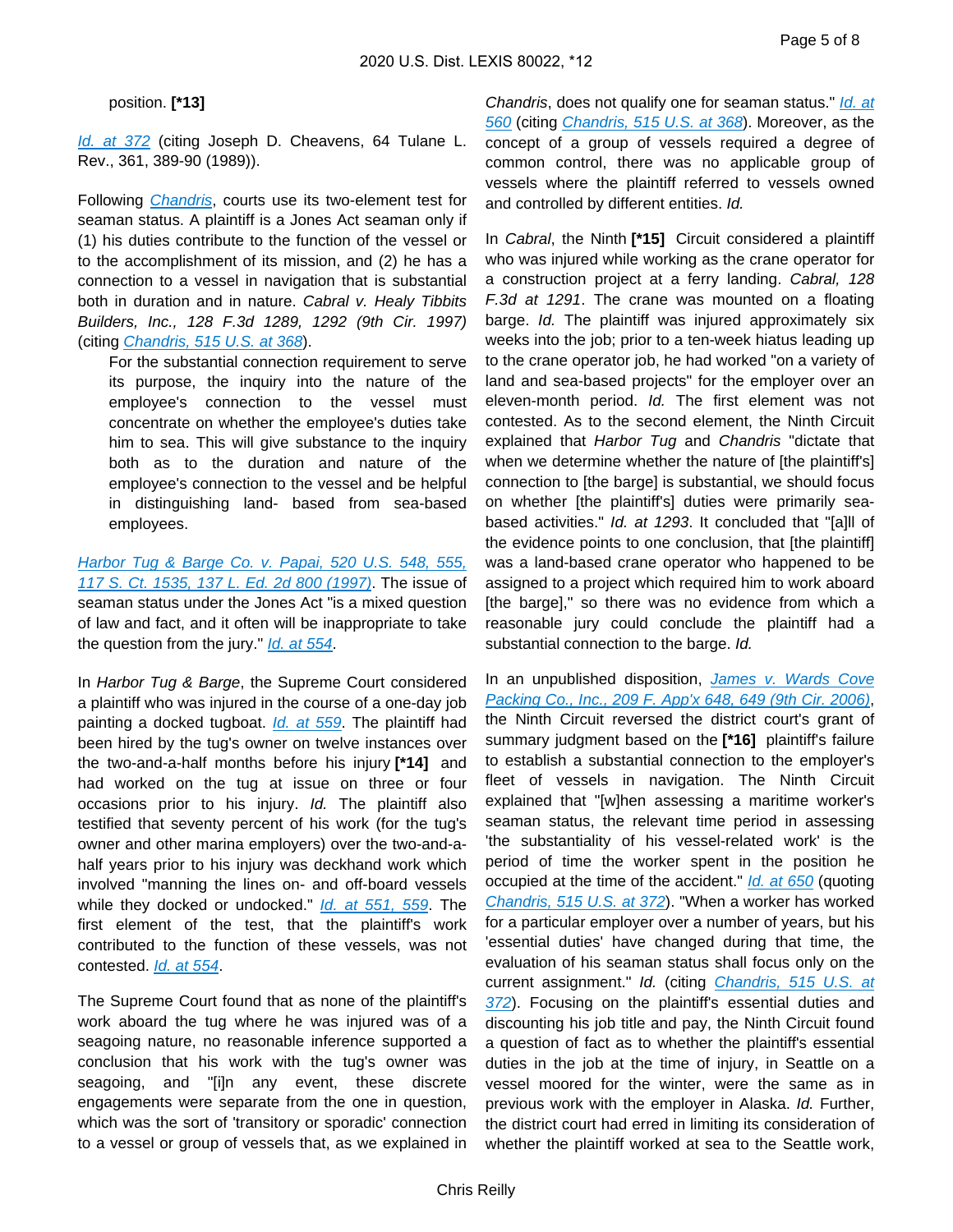when it should have considered both the Alaska and the Seattle work. Id.

## **1. Contribution to the Function of the Vessel or its Mission [\*17]**

Regarding the first element, Southard argues that he "worked at sea in the service of the ship," Chandris, 515 [U.S. at 368](https://advance.lexis.com/api/document?collection=cases&id=urn:contentItem:3S0D-H5P0-003B-R24V-00000-00&context=), when he operated and navigated the Dive Boats, "handling the lines, docking and mooring, and performing vessel maintenance" and contributed to the mission of the dive boats "either by directly aiding in navigation, or by performing the vessel's work on marine construction jobs." Dkt. 16 at 13. Ballard argues in essence that when on tunneling jobs as a Compressed Air Worker, Southard maintained no connection to a vessel or to the navigable waters whatsoever. Dkt. 13 at 11. Given that under the first element "'[a]ll who work at sea in the service of a ship' are eligible for seaman status," [Chandris, 515 U.S. at 368](https://advance.lexis.com/api/document?collection=cases&id=urn:contentItem:3S0D-H5P0-003B-R24V-00000-00&context=) (quoting Wilander, [498 U.S. at 354](https://advance.lexis.com/api/document?collection=cases&id=urn:contentItem:3S65-KVX0-003B-R3FM-00000-00&context=)), Ballard's arguments about the appropriate scope of employment for consideration are best addressed in the context of the second element.

### **2. Connection to a Vessel in Navigation**

Regarding the second element, Southard argues that he "regularly braved the perils of sea, both while abroad Defendants' vessels and while underwater diving for Defendants, performing marine contracts for their customers." Dkt. 16 at 13-14. He argues that over the course of his employment, he spent 45% of his time in **[\*18]** service of Ballard's vessels, diving from them or working aboard them and performing "vessel services and marine construction projects," thus establishing a substantial connection in both nature and duration to Ballard's vessels well in excess of the 30% rule of thumb the Supreme Court identified in Chandris. Id. at 13-14 (citing *Chandris, 515 U.S. at 371-72*).<sup>4</sup>

Southard emphasizes that under two Fifth Circuit cases decided prior to Chandris, there is no requirement that a seaman's injury take place while in service to a vessel, Dkt. 16 at 16-17 (citing Higginbotham v. Mobil Oil Corp., 545 F.2d 422 (5th Cir. 1997) ("Higginbotham"), rev'd on other grounds by Mobil Oil Corp. v. Higginbotham, 436 [U.S. 618, 98 S. Ct. 2010, 56 L. Ed. 2d 581 \(1978\)](https://advance.lexis.com/api/document?collection=cases&id=urn:contentItem:3S4X-8SS0-003B-S1RN-00000-00&context=), and Guidry v. S. La. Contractors, Inc., 614 F.2d 447 (5th Cir. 1980) ("Guidry")), this argument relies on the proposition that seaman status continues during a new assignment with new essential duties. In Higginbotham, the Fifth Circuit found undisputed evidence that based on the plaintiff's prior two years of work, he was a seaman "despite intermittent temporary assignments to fixed platforms as the course of drilling operations required." Higginbotham, 545 F.2d at 433. In Guidry, the Fifth Circuit stated that the Jones Act permits recovery for a seaman's onshore workers and "[does not] require that his tasks at the time he is injured be related to service of the ship." Guidry, 614 F.2d at 453 (citations omitted). However, the Fifth Circuit explained **[\*19]** that the plaintiff, who asked to be part of the crew sent to operate a piece of the vessel's equipment for landbased during the winter season could potentially be a seaman because of his connection to the vessel and expectation of returning to it, the factfinder would also have to decide "that the nature of his assignment ashore did not sever his vessel connection and thus end his maritime status." Id.

Chandris speaks to this question by differentiating between what is improper in deciding seaman status, "inspecting only the situation as it exists at the instant of injury" and what is proper, that "someone actually transferred to a desk job in the company's office and injured in the hallway should not be entitled to claim seaman status on the basis of prior service at sea." [Chandris, 515 U.S. at 363, 372](https://advance.lexis.com/api/document?collection=cases&id=urn:contentItem:3S0D-H5P0-003B-R24V-00000-00&context=). In considering the mixed question of law and fact of seaman status, "it is the court's duty to define the appropriate standard" and "[t]he jury should be permitted . . . to consider all relevant circumstances." *[Id. at 369](https://advance.lexis.com/api/document?collection=cases&id=urn:contentItem:3S0D-H5P0-003B-R24V-00000-00&context=)* (emphasis added). Considering the "rule of the thumb for the ordinary case," that "[a] worker who spends less than about 30 percent of his time in the service of a vessel in navigation should not qualify **[\*20]** as a seaman under the Jones Act," the Court must determine what portion of Southard's employment history would be relevant to this rule. [Id. at 371](https://advance.lexis.com/api/document?collection=cases&id=urn:contentItem:3S0D-H5P0-003B-R24V-00000-00&context=).

In Chandris, just after describing the 30% rule, the Supreme Court went on to explain that it "see[s] no reason to limit the seaman status inquiry . . . exclusively to an examination of the overall course of a worker's service with a particular employer. When a maritime

<sup>4</sup>Even if the Court had considered the facts asserted in the Declaration of Melanie Culp, Dkt. 19, that Southard's tunneling work represented more than 70% of his time in the two years leading up to the injury, the Court would still find as discussed below that given Southard's substantially varying work assignments, the 30% rule of thumb does not indicate in this case that a greater duration of his career with Ballard should be evaluated.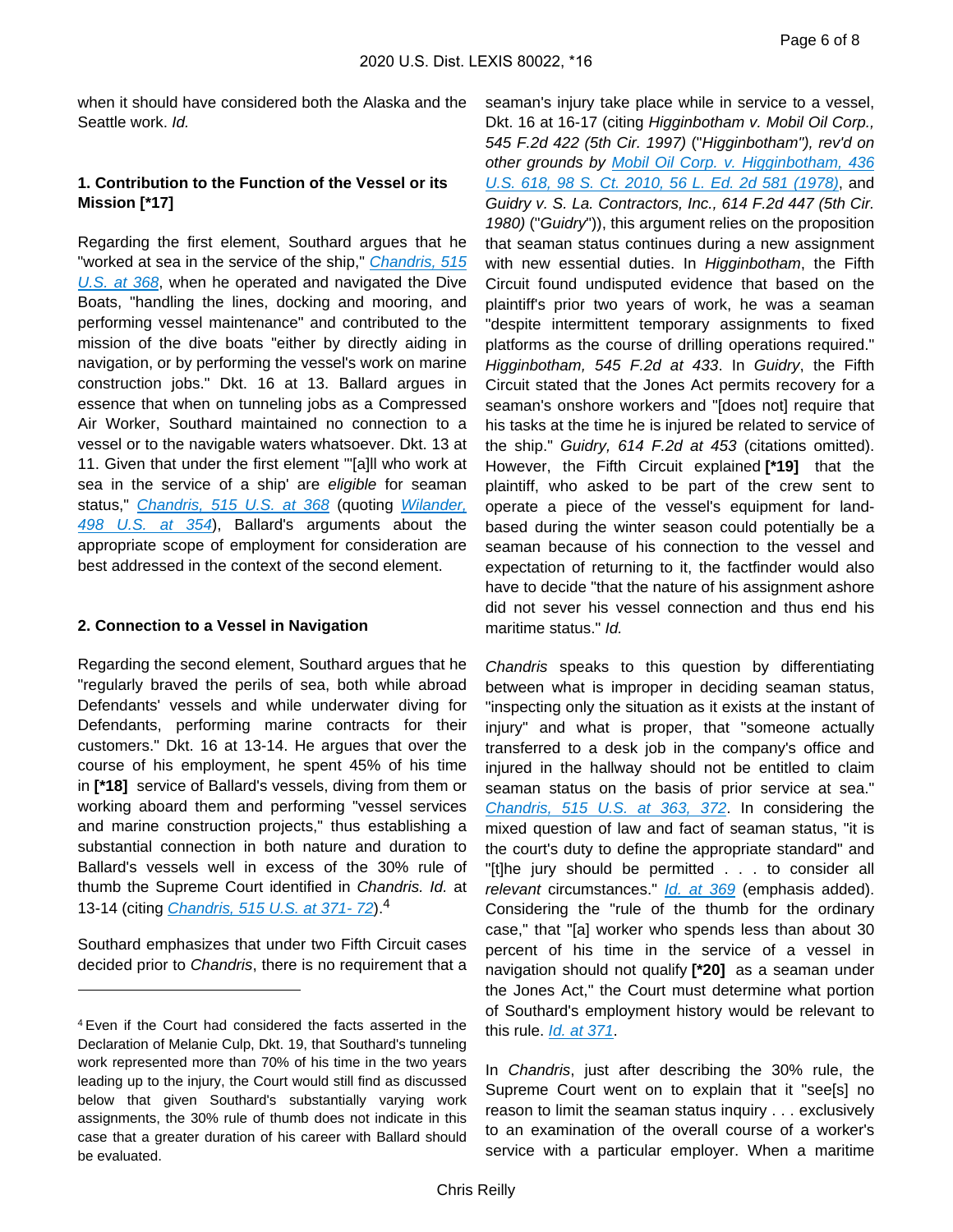worker's basic assignment changes, his seaman status may change as well." *[Id. at 371-72](https://advance.lexis.com/api/document?collection=cases&id=urn:contentItem:3S0D-H5P0-003B-R24V-00000-00&context=)*. As noted, when applying this analysis, the Ninth Circuit explained that "the relevant time period in assessing 'the substantiality of his vessel-related work' is the period of time the worker spent in the position he occupied at the time of the accident." [James, 209 F. App'x at 650](https://advance.lexis.com/api/document?collection=cases&id=urn:contentItem:4MGW-BJ10-TVRV-K2NB-00000-00&context=) (quoting [Chandris, 515 U.S. at 372](https://advance.lexis.com/api/document?collection=cases&id=urn:contentItem:3S0D-H5P0-003B-R24V-00000-00&context=)). Though a worker may have worked for a particular employer for a period of years, if his essential duties have changed, "the evaluation of his seaman status shall focus only on the current assignment." Id. (citing *[Chandris, 515 U.S. at 372](https://advance.lexis.com/api/document?collection=cases&id=urn:contentItem:3S0D-H5P0-003B-R24V-00000-00&context=)*).

Over the course of Southard's employment he describes assignments which clearly incorporate duties that would invoke seaman status such as operating and navigating vessels, marine construction work that likely involves tasks or a work **[\*21]** setting that would invoke seaman status, and work in dry tunnels with no connection to a vessel. Dkt. 17, ¶¶ 5, 6. The duties Southard performed in his marine work, that he "repaired underwater pipelines, salvaged sunken vessels, dredged channels, pile-drived pylons into the seabed, performed open water environmental clean ups, and inspected hulls of cargo ships while afloat," are fully separate from the duties of the tunnel work, "maintaining and repairing the heavy machinery used to dig the tunnels." *Id.* **[1]** 5, 9. The only similarity is in the use of technologies which permit work in the pressurized environment. Id. ¶ 10; Dkt. 14, ¶¶ 3-4.

Thus, the relevant time period for the 30% rule of thumb is not Southard's entire course of employment when Southard had no primary set of duties from which the dry tunneling work could be fairly characterized as a temporary deviation—instead, Southard's connection to Ballard's vessels was "intermittent," and his tunneling work was a different "basic assignment" with different "essential duties." See [Chandris, 515 U.S. at 371-72](https://advance.lexis.com/api/document?collection=cases&id=urn:contentItem:3S0D-H5P0-003B-R24V-00000-00&context=); [James, 209 F. App'x at 650](https://advance.lexis.com/api/document?collection=cases&id=urn:contentItem:4MGW-BJ10-TVRV-K2NB-00000-00&context=). The Court concludes that when performing tunneling work, Southard's essential duties changed sufficiently that only the tunneling assignment is relevant; **[\*22]** that is, consistent with Chandris, the Court is focused on the most recent tunneling assignment. This conclusion is consistent with the status-based Jones Act inquiry, "granting the negligence cause of action to those maritime workers who form the ship's company." Chandris, 515 U.S. at [362](https://advance.lexis.com/api/document?collection=cases&id=urn:contentItem:3S0D-H5P0-003B-R24V-00000-00&context=) (citing Swanson v. Marra Bros., Inc., 328 U.S. 1, 4- 5, 66 S. Ct. 869, 90 L. Ed. 1045 (1946); O'Donnell v. Great Lakes Dredge & Dock Co., 318 U.S. 36 42-43, 63 S. Ct. 488, 87 L. Ed. 596 (1943)). When doing tunneling work, Southard was not a member of a ship's company.

It is also consistent with the "interests of employers and maritime workers alike in being able to predict who will be covered by the Jones Act . . . before a particular workday begins." *[Id. at 363](https://advance.lexis.com/api/document?collection=cases&id=urn:contentItem:3S0D-H5P0-003B-R24V-00000-00&context=)*. On the facts of this case, the coverage inquiry would remain predictable because the record does not show that Southard maintained a link to Ballard's marine work while on tunneling assignments.

Therefore, considering the relevant time period of the tunneling assignment, no reasonable juror could conclude that during the more than a month Southard spent as a Compressed Air Worker in Egypt he maintained a connection to Ballard's vessels that was substantial in nature or duration. See Cabral, 128 F.3d at 1292; [Harbor Tug, 520 U.S. at 555](https://advance.lexis.com/api/document?collection=cases&id=urn:contentItem:3RV5-D4K0-003B-R4K2-00000-00&context=). As Southard has not met his burden to establish a dispute of fact on the second element of jurisdiction under the Jones Act, the Court grants Ballard's motion to dismiss. **[\*23]** 

### **C. Admiralty and Maritime Jurisdiction**

As noted, Southard's complaint invokes the Court's admiralty jurisdiction, Dkt. 1, ¶ 2, but his responsive brief argues that he need not satisfy the locality and connection tests because he can establish jurisdiction under the Jones Act, Dkt. 16 at 15-16. As the Court found Southard did not establish jurisdiction under the Jones Act, the Court briefly addresses admiralty jurisdiction.

The party seeking to invoke admiralty jurisdiction bears the burden to establish that it applies. Jerome B. [Grubart, Inc. v. Great Lakes Dredge & Dock Co., 513](https://advance.lexis.com/api/document?collection=cases&id=urn:contentItem:3RYB-YXY0-003B-R1KG-00000-00&context=)  [U.S. 527, 534, 115 S. Ct. 1043, 130 L. Ed. 2d 1024](https://advance.lexis.com/api/document?collection=cases&id=urn:contentItem:3RYB-YXY0-003B-R1KG-00000-00&context=)  [\(1995\)](https://advance.lexis.com/api/document?collection=cases&id=urn:contentItem:3RYB-YXY0-003B-R1KG-00000-00&context=). Both (1) the locality test and (2) the connection test must be satisfied. Id. Under the locality test, admiralty jurisdiction is appropriate if "the tort occurred on navigable water or [if] the injury suffered on land was caused by a vessel on navigable water." Id. The Ninth Circuit holds that "the situs of a tort for the purpose of determining admiralty jurisdiction is the place where the injury occurs," "even when some of the negligent activity occurs on land." Taghadomi v. U.S., 401 F.3d 1080, [1084 \(9th Cir. 2005\)](https://advance.lexis.com/api/document?collection=cases&id=urn:contentItem:4FS8-6M10-0038-X21D-00000-00&context=) (citations omitted). The connection test is satisfied if (1) the incident has a potentially disruptive impact on maritime commerce and (2) the general character of the activity giving rise to the incident shows **[\*24]** a substantial relationship to traditional maritime activity. Sisson v. Ruby, 497 U.S. [358, 370-72, 110 S. Ct. 2892, 111 L. Ed. 2d 292 \(1990\)](https://advance.lexis.com/api/document?collection=cases&id=urn:contentItem:3S4X-6380-003B-43P3-00000-00&context=); [Grubart, 513 U.S. at 534](https://advance.lexis.com/api/document?collection=cases&id=urn:contentItem:3RYB-YXY0-003B-R1KG-00000-00&context=).